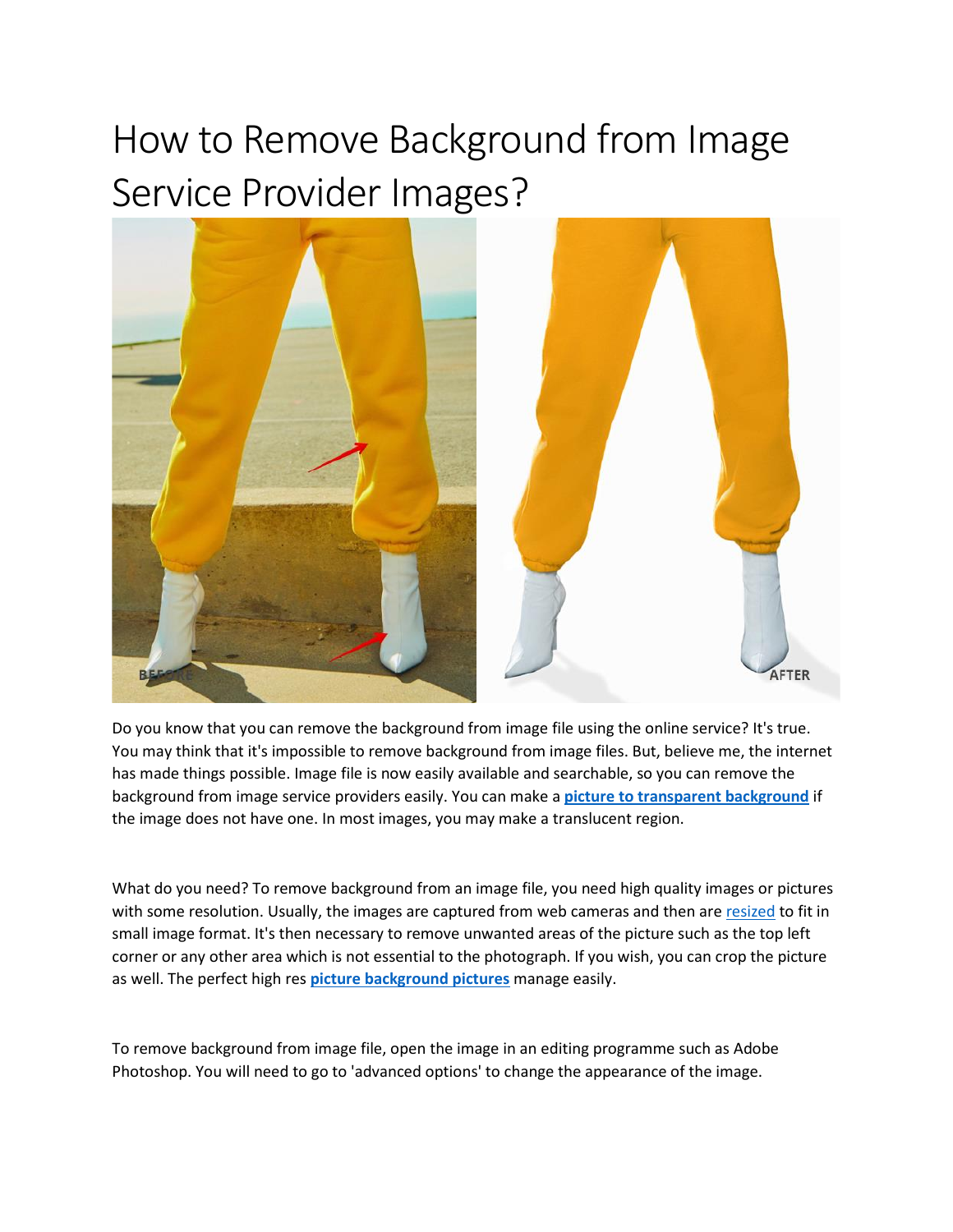Under'masking options', choose 'none'. This will prevent the background of the image from being shown. Follow the simple process, how do you make a **[background for a product picture](https://imageeditingasia.com/background-removal-service/)**?

Once done, save the image as a txt file. Then, we need to open the txt file in an image editing programme such as [Paint Shop](https://www.paintshoppro.com/en/) Pro. We need to click on the image tab and click on the properties. Here, click on 'mask' option. Here, choose any shape of the picture and then click on the OK button. Now you have successfully removed background from image service providers.

This process will work if the image you are using is of low quality. In case your images have some scratches, you may need to add them by yourself. But this is not necessary. You can use Paint Shop Pro's repair option to remove background from image service provider. There are times, however, when such image files do not have any scratches.

It would be best to remove background from image files, if you are planning to repaint the same image repeatedly. This will make the image look bland and boring. You can also use some image editing [software](https://www.pcmag.com/picks/the-best-photo-editing-software) such as Paint Shop Pro to remove background from image files. It will save time and you will not have to spend money on repainting the same image again. This option works only if you have already repainted the image yourself. However, if you are just about to repaint the image, it is best to remove background from image service provider first and then repaint the image.

You may find it useful to remove background from image service providers. If your computer crashes or you want to remove the annoying pop-up ads, you can remove the background using Paint Shop Pro's repair function. The repair tool will also help you remove all the embedded objects and images that the program finds. The good thing with this software is that the repair tool can also fix the flickering or any other problems that the Windows may encounter.

These methods for removing the background from image files work well but it depends on the type of the image and the kind of image you want to remove the background from. It is better to remove the background using one of these two methods than trying to remove background from image service providers, unless you are a technical guru. If you try to remove background from image service providers, you might end up doing more harm than good.

The problem with using these methods to remove background from image files is that they can lead to reduced performance of your computer as the software has to search every registry file within every computer to remove the background. In effect, the [computer runs slower](https://www.ccleaner.com/knowledge/why-your-pc-is-so-slow-and-how-you-can-speed-it-up) because of the extra searches. Moreover, if you try to remove background from image service providers using this method, you may not receive the image you need as the image service provider may change its terms and conditions with regards to license grant.